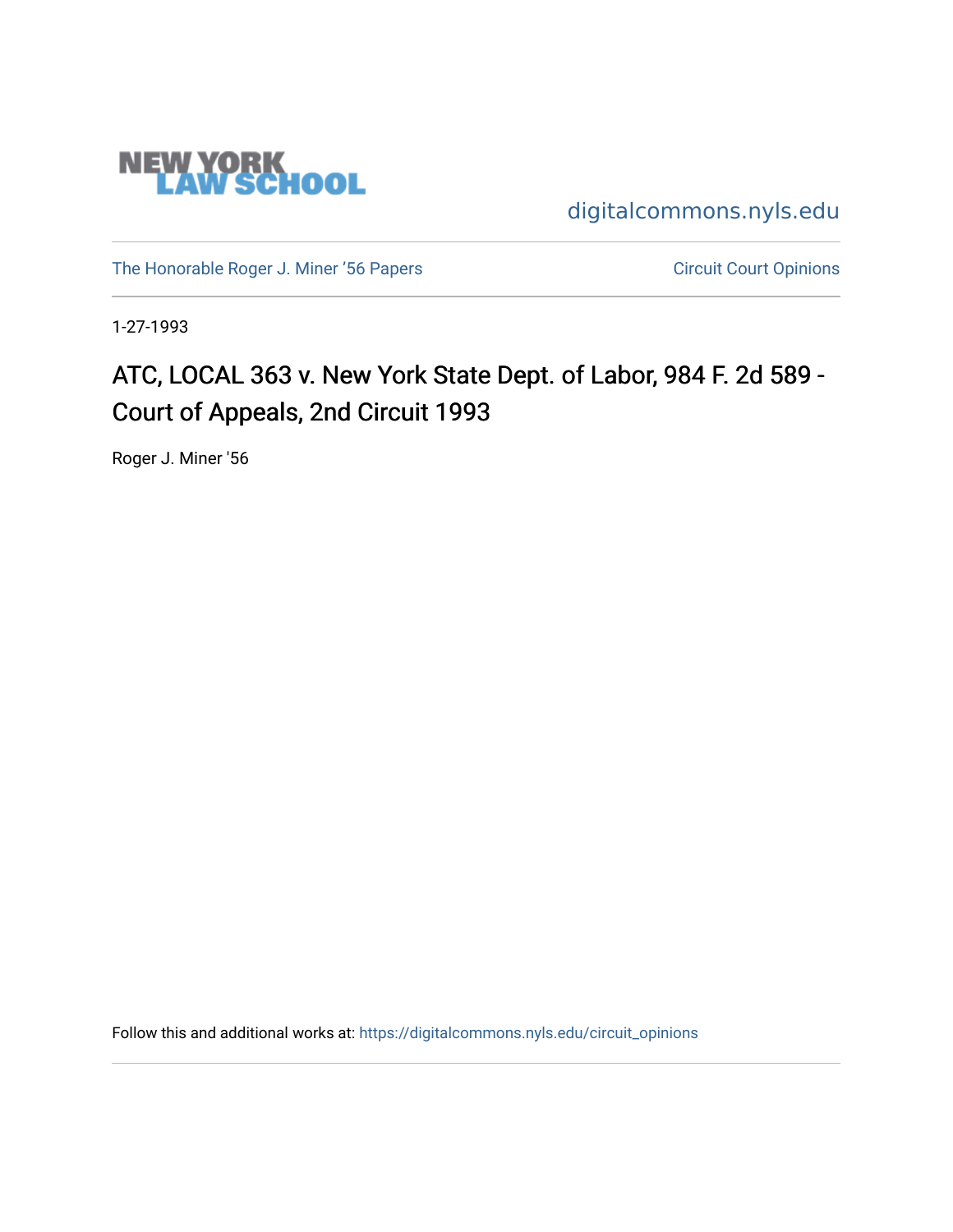#### 984 F.2d 589 (1993)

### JOINT APPRENTICESHIP AND TRAINING COUNCIL OF LOCAL 363, INTERNATIONAL **BROTHERHOOD OF TEAMSTERS, AFL-CIO, Plaintiff-Appellant,**

V.

### NEW YORK STATE DEPARTMENT OF LABOR, John Hudacs, Industrial Commissioner of the State of New York and Robert Abrams, Attorney General of the State of New York, Defendants-Appellees.

#### The Joint Industry Board of the Electrical Industry, Intervenor.

No. 371, Docket 92-7600.

#### United States Court of Appeals, Second Circuit.

Argued October 19, 1992. Decided January 27, 1993.

590 \*590 Stuart Bochner, Baldwin, NY (Gary C. Cooke, Horowitz & Pollack, P.C., Baldwin, NY, of counsel), for plaintiff-appellant.

M. Patricia Smith, New York City (Robert Abrams, Atty. Gen. of the State of N.Y., Jane Lauer Barker, Asst. Atty. Gen. in Charge of Labor Bureau, of counsel), for defendants-appellees.

Steven I. Levin, New York City (K. Richard Marcus, Mary Libassi, McDonough Marcus Cohen & Tretter, P.C., of counsel), for intervenor.

Before KEARSE and MINER, Circuit Judges, and POLLAK<sup>[\*]</sup>, District Judge.

MINER, Circuit Judge:

Plaintiff-appellant Joint Apprenticeship and Training Council of Local 363, International Brotherhood of Teamsters, AFL-CIO ("JATC") brought the action giving rise to this appeal in the United States District Court for the Southern District of New York (Freeh, J.), to enjoin defendants-appellees New York State Department of Labor ("NYSDOL"); John Hudacs, in his capacity as Industrial Commissioner of the State of New York; and Robert Abrams, in his capacity as Attorney General of the State of New York, from deregistering its apprenticeship training program ("ATP"). The district court granted summary judgment for defendants, rejecting plaintiff's argument that the Employee Retirement Income and Security Act of 1974 ("ERISA"), 29 U.S.C. §§ 1001 et seq. (1988), preempted NYSDOL's authority. The district court \*591 found that NYSDOL's authority to

591

deregister ATPs is derived from federal regulations promulgated to enforce the National Apprenticeship Act of 1937 ("the Fitzgerald Act"), 29 U.S.C. § 50 (1988). For the reasons set forth below, we affirm the judgment of the district court.

### **BACKGROUND**

ERISA is a comprehensive statute enacted to protect the interests of participants in employee benefit plans and their beneficiaries. See 29 U.S.C. § 1001(b). JATC is an ERISA-covered employee benefit plan, see 29 U.S.C. § 1002(3), which administers an ATP designed to train unskilled workers to become skilled journeymen electricians.

Congress enacted the Fitzgerald Act in 1937 for the purposes of protecting apprentices through the establishment of minimum labor standards, promoting apprenticeship as a system of training skilled workers and encouraging the federal government to cooperate with state agencies in formulating apprentice standards. See 29 U.S.C. § 50; 81 Cong.Rec. 6632 (1937) (statement of Representative William J. Fitzgerald); see also 81 Cong.Rec.App. 1675 (1937) (statement of Representative William J. Fitzgerald); 81 Cong.Rec. 2600 (1937) (same). The Fitzgerald Act authorizes and directs the Secretary of Labor to promote and formulate labor standards to safeguard the welfare of apprentices and to cooperate with state agencies. See 29 U.S.C. § 50. The Fitzgerald Act provides:

The Secretary of Labor is authorized and directed to formulate and promote the furtherance of labor standards necessary to safeguard the welfare of apprentices, to extend the application of such standards by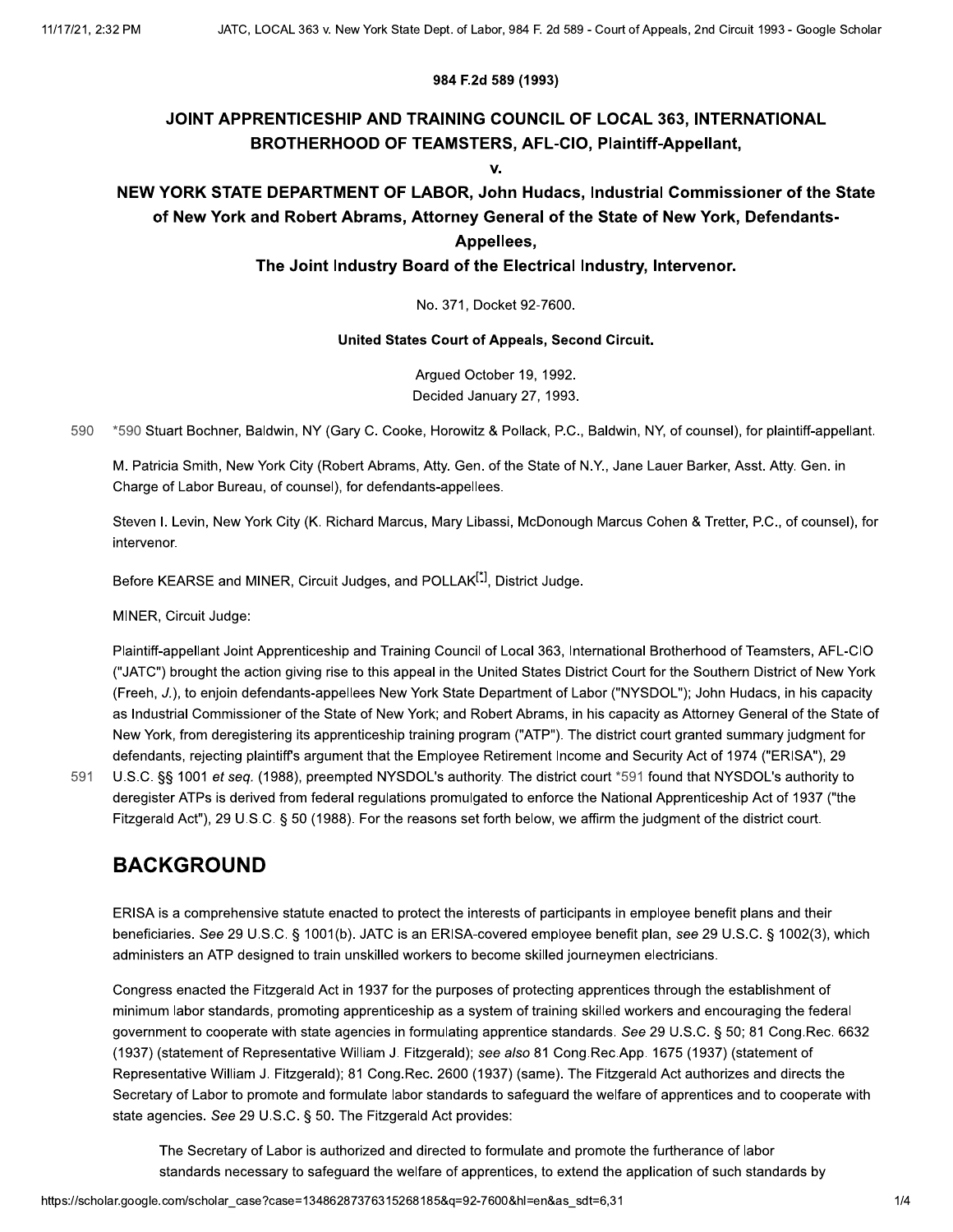JATC, LOCAL 363 v. New York State Dept. of Labor, 984 F. 2d 589 - Court of Appeals, 2nd Circuit 1993 - Google Scholar

encouraging the inclusion thereof in contracts of apprenticeship, to bring together employers and labor for the formulation of programs of apprenticeship, [and] to cooperate with State agencies engaged in the formulation and promotion of standards of apprenticeship....

#### Id.

In 1977, the Department of Labor issued extensive regulations to implement the Fitzgerald Act. See 29 C.F.R. §§ 29.1 et seq. (1992). These regulations provide for a dual federal and state system of apprenticeship approval and recognition. They define the requirements of apprenticeship programs and establish processes for review, registration and deregistration of ATPs administered by federally recognized State Apprenticeship Agencies or Councils ("SACs"). Id.

Under these federal regulations, a state agency may apply to the Secretary of Labor for recognition. Id. § 29.12. If the state agency's standards and procedures are in conformity with the federal standards, the state agency is recognized as a federally approved SAC and thereby is authorized to determine whether an apprenticeship program conforms with federal standards. Id. To be eligible for various federal grants, financial assistance, privileges, rights or other benefits, an ATP must conform with the federal standards and either (1) be registered with the federal Bureau of Apprenticeship and Training of the Employment and Training Administration or (2) be registered with, or approved by, a recognized SAC. Id. § 29.3. An ATP submitted for registration with a recognized SAC also must comply with the state apprenticeship laws and regulations to receive the federal benefits. Id. § 29.12(e)(1).

In New York State, apprenticeship programs also are regulated by a series of state statutes and regulations. See N.Y.Lab.Law §§ 810 et seg. (McKinney 1988 & Supp.1993), N.Y.Comp.Codes R. & Regs. tit. 12, §§ 601.1 et seg. (1992). These statutes and regulations provide standards for apprenticeship programs and individual apprenticeship agreements, see N.Y.Lab. Law § 815, N.Y.Comp.Codes R. & Regs. tit. 12, §§ 601.5, 601.6, and establish eligibility requirements and procedures for program registration and the grounds and procedures for deregistration, see N.Y.Comp. Codes R. & Regs. tit. 12, §§ 601.4, 601.7, 601.9. New York does not require that ATPs be registered in order to operate. However, the state offers certain privileges \*592 to registered programs, including financial assistance. See N.Y.Lab.Law § 816-a.

592

NYSDOL's Bureau of Apprenticeship Training has been recognized as a federally approved SAC since 1978. It is the single administrative agency responsible for the approval and registration of ATPs in New York. New York rules and regulations authorize NYSDOL to deregister an ATP if the apprenticeship program or program sponsor has: (1) violated a federal or state law; (2) subverted the program's intent by hiring nonapprentices and assigning them to apprentice work; (3) failed to conduct the program in accordance with the prescribed state and federal standards; or (4) made a false or misleading statement in connection with the registration of the program. N.Y.Comp.Codes R. & Regs. tit. 12, § 601.7(b).

In the early 1960s, JATC registered its ATP with NYSDOL. In May 1975, after notice and a hearing, NYSDOL ordered the program deregistered for failure to conform to apprenticeship standards, including failure to graduate a single apprentice in twelve years. In 1981, JATC applied to NYSDOL for approval and reregistration of its ATP. With its application, JATC submitted proposed standards for the training of apprentices that provided for on-the-job training and classroom education.

In September 1981, JATC's standards were approved, and the program was reregistered by NYSDOL. JATC's reregistration was conditioned upon its compliance with all applicable state and federal regulations. In 1982 and 1986, NYSDOL received complaints regarding JATC's operation of its ATP. After investigating these complaints, NYSDOL concluded that there was insufficient evidence to initiate deregistration proceedings.

Intervenor Joint Industry Board of the Electrical Industry ("JIB") is an organization formed for the purpose of assuring the integrity of the electrical industry and is comprised of representatives of labor, management and the public. Through trustees, JIB also administers an employee benefit plan that provides for the training of apprentices to become skilled journeymen electricians. On April 25, 1990, JIB filed a complaint with NYSDOL regarding the operation of JATC's ATP, alleging failure to maintain prescribed standards, premature graduation of apprentices and violations of federal and state laws by employer members of JATC. After investigating these charges, NYSDOL issued a Notice of Proposed Deregistration of Apprenticeship Program and informed JATC of its rights to a hearing. On January 31, 1992, JATC requested a hearing.

On February 20, 1992, JATC filed an action in the district court, seeking to enjoin NYSDOL from conducting a hearing to determine whether JATC's apprenticeship program should be deregistered. On May 6, 1992, the district court granted summary judgment in favor of defendants, holding that ERISA did not preempt NYSDOL's authority to deregister an ATP.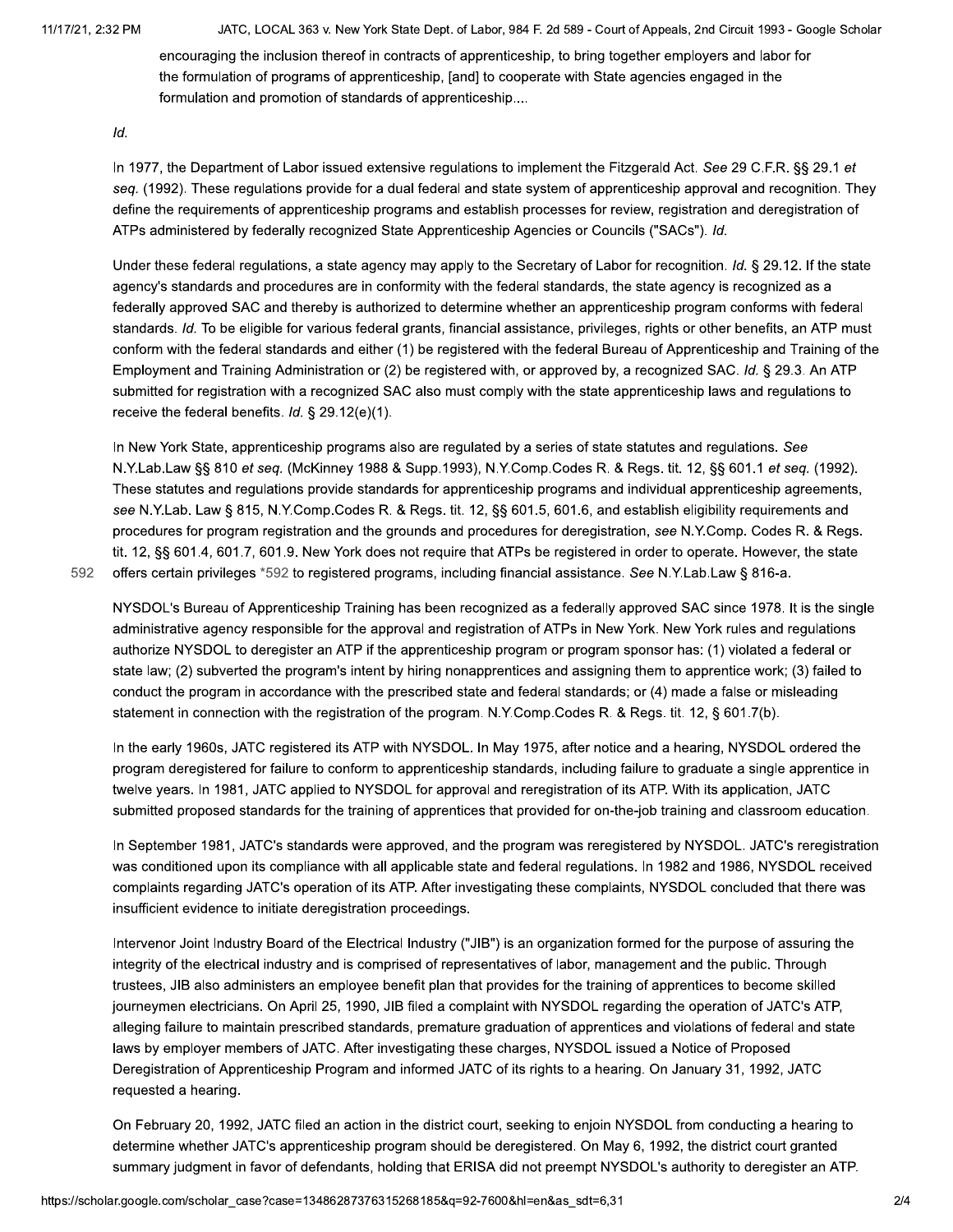JATC, LOCAL 363 v. New York State Dept. of Labor, 984 F. 2d 589 - Court of Appeals, 2nd Circuit 1993 - Google Scholar

The district court found that the Fitzgerald Act and the federal regulations promulgated thereunder authorized NYSDOL to deregister ATPs and that ERISA's savings clause, 29 U.S.C. § 1144(d), therefore precluded preemption. JATC contends that the district court erred in failing to find ERISA preemption.

# **DISCUSSION**

ERISA is a comprehensive statute designed to protect the interests of employees' pension and welfare plans and to protect employers from inconsistent federal and state regulation of such plans. See Ingersoll-Rand Co. v. McClendon, 498 U.S. 133, 136-37, 111 S.Ct. 478, 481-82, 112 L.Ed.2d 474 (1990). ERISA contains a broad preemption clause, which provides that ERISA "shall supersede any and all State laws insofar as they may now or hereafter relate to any employee benefit plan...." 29 U.S.C. § 1144(a). The ERISA statute also contains a savings clause to preserve federal statutes that may affect ERISA covered plans but are not intended to be preempted by ERISA. The clause provides:

593

Nothing in this subchapter shall be construed to alter, amend, modify, invalidate, impair, or supersede any law of the \*593 United States ... or any rule or regulation issued under any such law.

Id. § 1144(d). See Shaw v. Delta Air Lines, Inc., 463 U.S. 85, 101-03, 103 S.Ct. 2890, 2902-03, 77 L.Ed.2d 490 (1983) (ERISA does not preempt a federal law or the laws and regulations promulgated thereunder as part of the enforcement scheme of that federal law). Thus, NYSDOL's authority to deregister ATPs would be preempted by ERISA unless NYSDOL's authority was derived from federal law.

The Fitzgerald Act, a federal law, authorizes and directs the Secretary of Labor to formulate and promote the furtherance of labor standards necessary to safeguard the welfare of the apprentice and to cooperate with state agencies. See 29 U.S.C. § 50. As discussed above, the Secretary of Labor promulgated detailed regulations governing apprenticeship programs to implement the Fitzgerald Act. See 29 C.F.R. §§ 29.1 et seq. These regulations provide, inter alia, that federally approved SACs have the authority to register, oversee and deregister apprenticeship programs. Id. § 29.12. It is undisputed that NYSDOL is a federally recognized SAC and that New York State has enacted federally approved laws and regulations to register and deregister ATPs pursuant to the Fitzgerald Act. See N.Y.Lab.Law §§ 810 et seq.; N.Y.Comp.Codes R. & Regs. tit. 12, § 601.7(b).

The district court did not err in finding that NYSDOL acted within the regulatory authority granted by the Fitzgerald Act when it sought to deregister an ATP for its failure to meet federally approved standards. Since NYSDOL is the only agency authorized in New York State to register and deregister apprenticeship programs, an ERISA preemption in this case would frustrate the enforcement of the Fitzgerald Act. See Shaw, 463 U.S. at 101-02, 103 S.Ct. at 2902-03 (state laws enacted as part of the enforcement scheme of a federal law were not preempted by ERISA because such preemption would "`modify' and `impair' federal law"); see also Electrical Joint Apprenticeship Comm. v. MacDonald, 949 F.2d 270, 273 (9th Cir.1991) (ERISA does not preempt the Fitzgerald Act or the state regulations issued thereunder), cert. denied, \_\_\_\_ U.S. 112 S.Ct. 2991, 120 L.Ed.2d 869 (1992). Thus, the district court properly concluded that the ERISA savings clause applied because NYSDOL's authority was derived from the Fitzgerald Act.

Relying on cases holding that various state prevailing wage rate laws are preempted by ERISA, JATC asserts that NYSDOL's proposed deregistration of its ATP is an attempt to enforce the New York State prevailing wage rate laws and therefore is preempted by ERISA. See General Elec. Co. v. New York State Dep't of Labor, 891 F.2d 25, 29-30 (2d Cir.1989) (portions of the New York prevailing wage statute dealing with "supplements," see N.Y.Lab.Law § 220, are preempted by ERISA), cert. denied, 496 U.S. 912, 110 S.Ct. 2603, 110 L.Ed.2d 283 (1990). JATC argues that the New York statutory scheme of apprenticeship regulation goes beyond the regulatory provisions authorized by the Fitzgerald Act and is an adjunct to, and an essential component of, the New York prevailing wage rate scheme.

The New York prevailing wage law, N.Y.Lab.Law § 220, requires, *inter alia*, that laborers, workers, or mechanics employed by a contractor, subcontractor or person doing work in connection with any state public work contract shall be paid at least the prevailing wage and wage supplements in accordance with the prevailing practices in the locality. Section 220(3) requires: that contractors pay all workers on public work projects journey-level wages, except for those in registered apprenticeship programs; and that no employee can be considered to be an apprentice unless he is registered with an apprenticeship program duly registered in conformity with Labor Law sections 810 et seq. N.Y.Lab. Law § 220(3). Labor Law section 220 does not provide for the registering, deregistering or administering of apprenticeship programs.